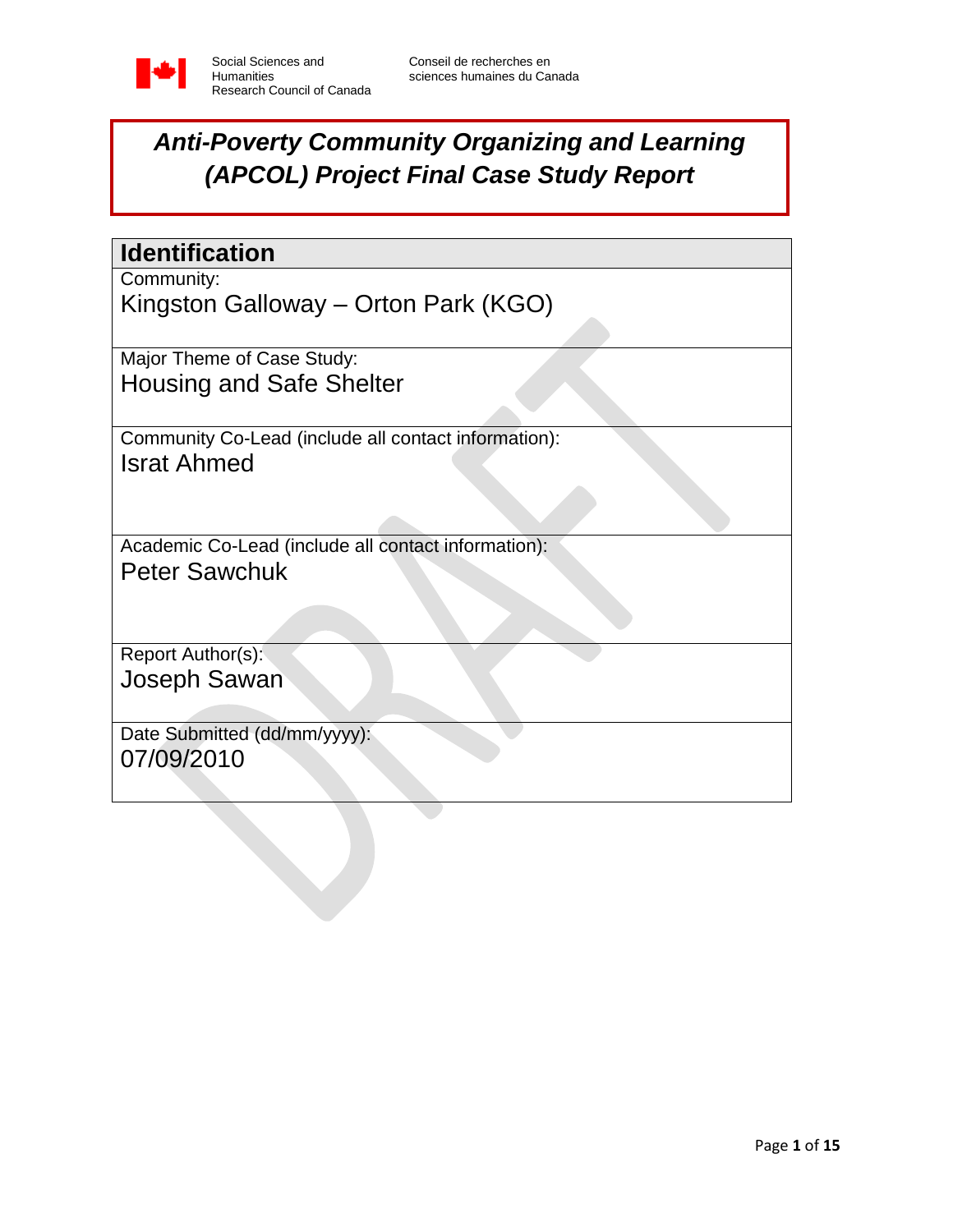## **2. Overview of Case Study (1pp)**

## a. Summary of focus of case study

The focus of the case study was to follow community organizing activities around housing and safe shelter in East Scarborough, specifically the Kingston Galloway – Orton Park (KGO) neighbourhood. The study followed a local campaign to develop a local affordable housing strategy that incorporated several community organizations.

#### b. Relation to APCOL project themes

This case study relates to the APCOL project theme of Safe Shelter / Housing, which is among the four basic needs cited in the APCOL proposal; a) Health/Nutrition/Food Security; b) Safe Shelter / Housing; c) Opportunity for Adequate Education; and d) Access to a Jobs, Vocational Training and Living Wages. In addition to this direct connection to the four basic needs, this case study also emphasized the importance of the overall goal for the APCOL project; "… to *develop an integrated, city-wide perspective* on community anti-poverty organizing efforts in the GTA with an emphasis on the contributions of popular education and learning processes." The clear emphasis on learning among the community animators and organizers is evident throughout the case study and will prove fruitful when considering implications for anti-poverty organizing throughout the GTA.

## c. Linkage to community need;

Prior to the APCOL KGO case study, several community organizations had been working extensively to address housing concerns in the area. The initial introduction to the KGO community was during a housing consultation on Sept. 30, 2009 where residents voiced their diverse concerns to a local MPP. East Scarborough is home to the highest density of public housing units, and while there have been a variety of efforts by local organizations, residents and politicians to improve conditions, there have been limited efforts that bring together the diverse concerns and issues. While there are a variety of issues facing the KGO neighbourhood in addition to housing, it is clear that in part due to the geography of KGO, housing activism takes on a unifying role among anti-poverty organizers and participants in the area. The case study provided an opportunity to take an existing campaign and put it at the forefront of antipoverty organizing in the area.

## d. Summary of major achievements/outputs.

We completed 16 one-on-one in-depth interviews and 2 focus groups with existing KGO leaders and activists. Several key achievements that emerged from the participatory nature of the case study include the following: 1) Out of the initial seven animators and organizers, four are continuing their community activities with the broader APCOL project in addition to their local activities. 2) The KGO APCOL team organized five focus group meetings to develop a local housing strategy that addressed the needs of youth, seniors, newcomers, people with disabilities and people living in public housing. 3) As a culmination of the focus groups, the team organized a housing forum where residents had the opportunity to learn about housing resources and ways to get involved with housing campaigns in KGO and throughout the GTA. The APOL KGO team is in the process of developing their own analysis from the focus group meetings to put together a local housing strategy for the KGO neighbourhood. Finally, participants have emerged as strong community leaders working on diverse activities/campaigns in their community to address issues of poverty.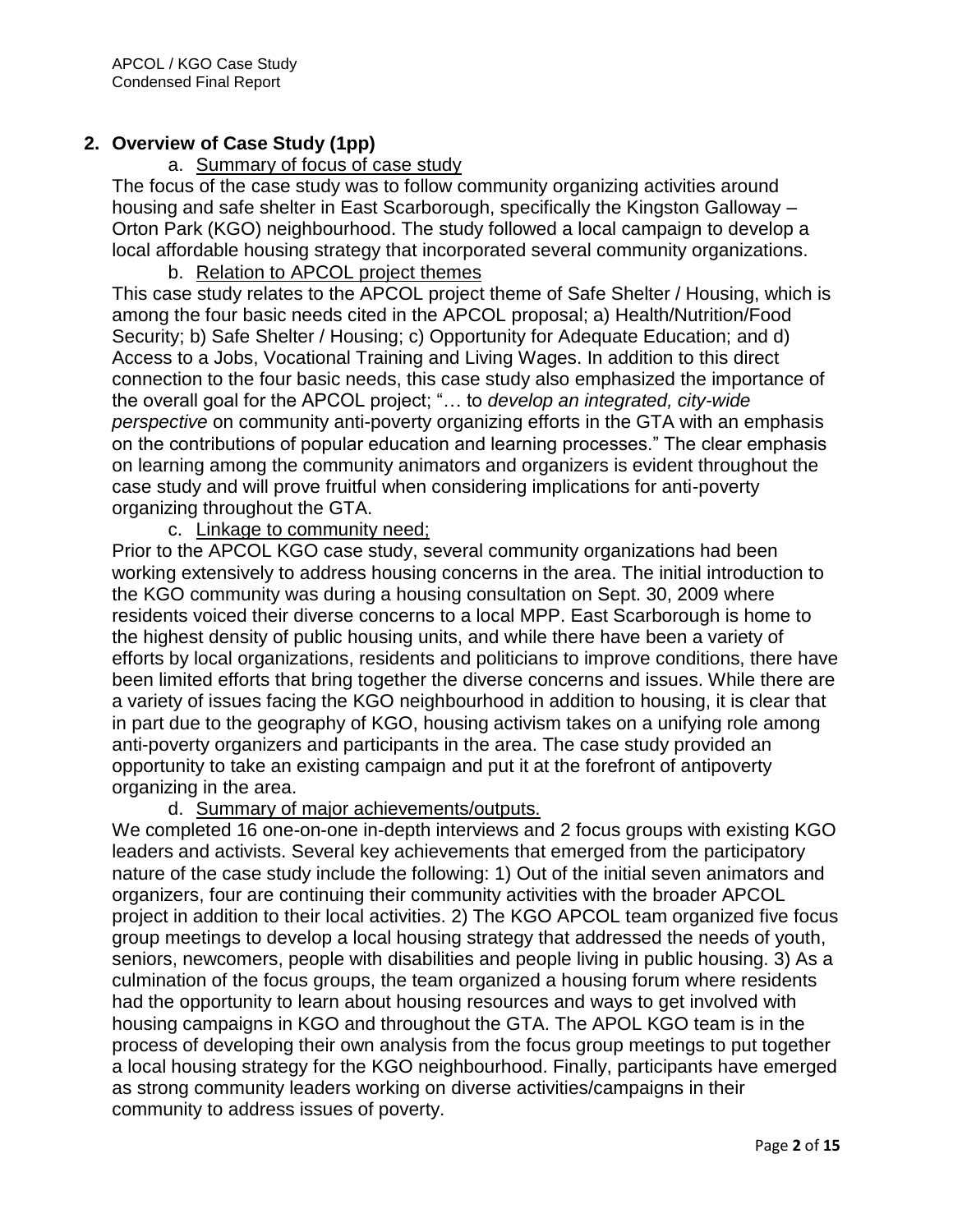## **3. Description of University-Community Research Partnership (1p)**

a. Roles of organizations involved in the case study, their contributions and changes in capacities in relation to APCOL project themes.

Social Planning Toronto (SPT) Israt Ahmed, Community Planner

The KGO case study was conducted in partnership with Social Planning Toronto (SPT) and their current GTA antipoverty campaign. The local housing campaign was coordinated by Israt Ahmed, a community planner for SPT and resident in KGO. Israt provided extensive trainings for APCOL animators and organizers, in addition to coordination of local community meetings that would be pertinent to the campaign. In addition to campaign coordination, she participated in case study meetings with graduate student researchers and faculty in order to provide input on the direction of the case study interviews. Furthermore, interviewees were cited by Israt for their relevance to the APCOL project themes. During the course of the case study, other organizations that provided direct support include the East Scarborough Storefront, Residents Rising and Action for Neighbourhood Change. Staff and participants in these organizations were included in the interview process and provided researchers with opportunities to learn more about various organizing activities in KGO.

Project themes emerged throughout the case study in relation to the community partnership, most directly when considering *social networks, resources* and *learning*. At the beginning of the study, participants were unclear as to the role of *learning* in their community activity. One of the most valuable contributions cited by participants throughout the case study was the opportunity to learn about ways to encourage social change in their communities. The *resources* provided by the APCOL project were also of paramount importance, as they ensured time and space for local activists to reflect and discuss the day to day activities. Prior to the case study, participants were engaged individually in their respective communities, but did not specifically have the opportunity to dedicate time to reflect on their actions and develop strategies for future antipoverty activity. Finally, the development of *social networks* was a key outcome as bridges across age, gender, ethnicity and religion were built among local activists. While several participants had strong connections to each other, due to personal and familial ties, most had limited ties through antipoverty activity. As the case study progressed, participants became intimately familiar with each others" experiences and capacities as organizers and activists. In addition to the core group of participants, relations across communities were fomented. For example, traditionally there are limited ties across newcomers, seniors and youth groups. Participants quickly developed outreach strategies to bring together these groups and strengthen antipoverty organizing in KGO.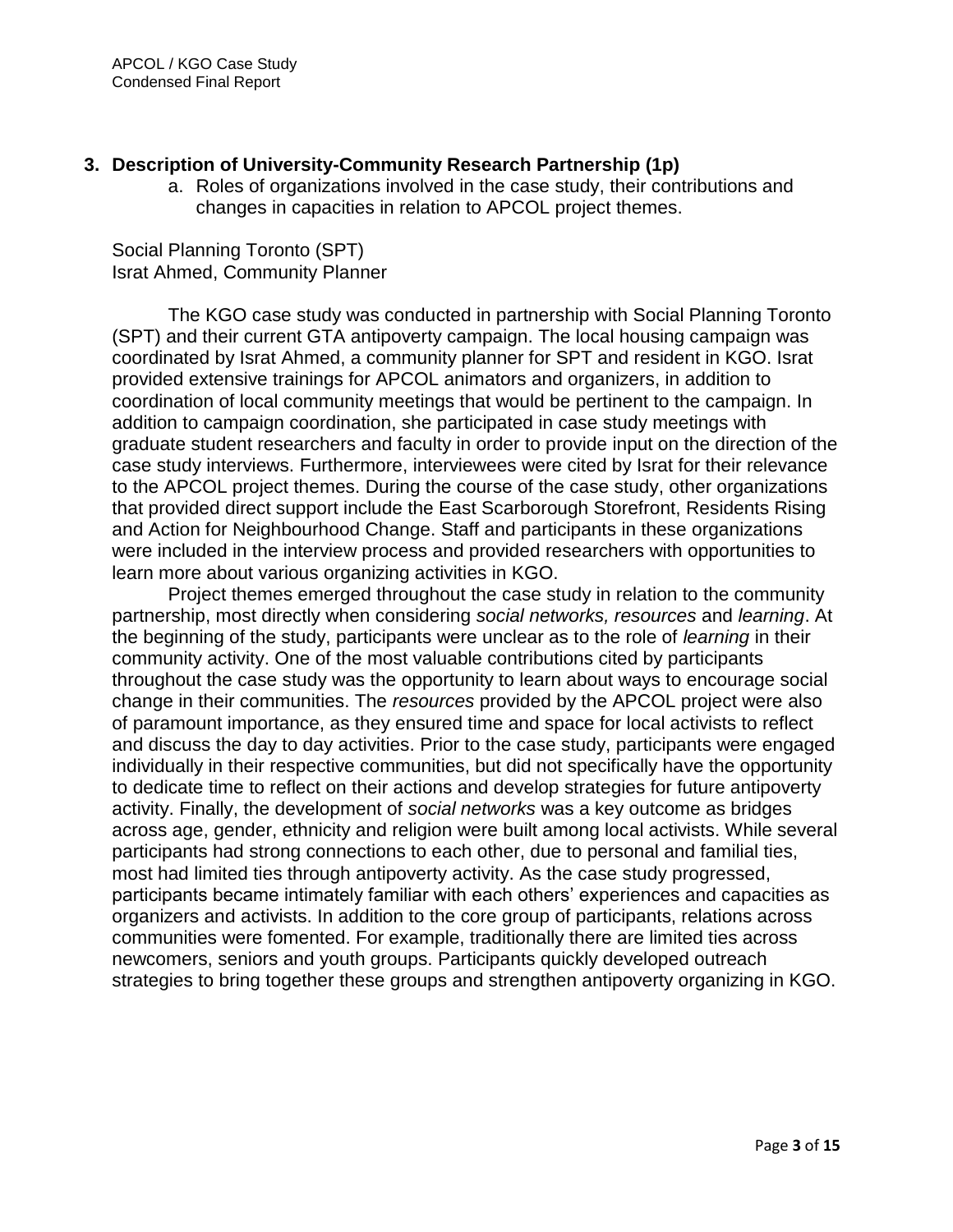# **4. Financial summary (2pp)**

{Not included in Condensed Final Report}

## **5. Summary of Work Plan & Case Study Outputs (3pp)**

a. Final copy of case study work plan document including brief notes of explanation where revisions were made to approved original work plan document;

| <b>Objectives</b>                        | <b>Tasks</b>                                                                                                                                                                                                                                      | <b>Number of</b><br>events/group<br>sessions/time                                                                            | Timeline/ status                |  |  |
|------------------------------------------|---------------------------------------------------------------------------------------------------------------------------------------------------------------------------------------------------------------------------------------------------|------------------------------------------------------------------------------------------------------------------------------|---------------------------------|--|--|
| Goal 1: Develop APCOL team in KGO        |                                                                                                                                                                                                                                                   |                                                                                                                              |                                 |  |  |
| Developing of APCOL<br>team (Phase 1)    | -Identify SPT team<br>-Identify research team from<br><b>OISE</b><br>-Visit KGO community and meet<br>with leaders                                                                                                                                |                                                                                                                              | End of September /<br>completed |  |  |
| Developing of APCOL<br>team<br>(Phase 2) | -Advertise team positions in<br>the community<br>-Interview candidates<br>-Complete hiring                                                                                                                                                        |                                                                                                                              | Mid<br>November/completed       |  |  |
| <b>Goal 2: Training of APCOL leaders</b> |                                                                                                                                                                                                                                                   |                                                                                                                              |                                 |  |  |
| Identify training<br>needs               | -Brain storm session with<br>leaders and OISE grad students<br>of our understanding of<br>community organizing and<br>APCOL project goals<br>- Identify general and specific<br>training needs<br>- Discuss the research aspect of<br>the project | 2 sessions<br>-Jan 26 (10 a.m. -<br>12 p.m.)<br>- Neighbourhood<br>Orientation, Jan<br>28 (10-11:30)<br>$-$ Jan 29 (9-11:30) | End of January                  |  |  |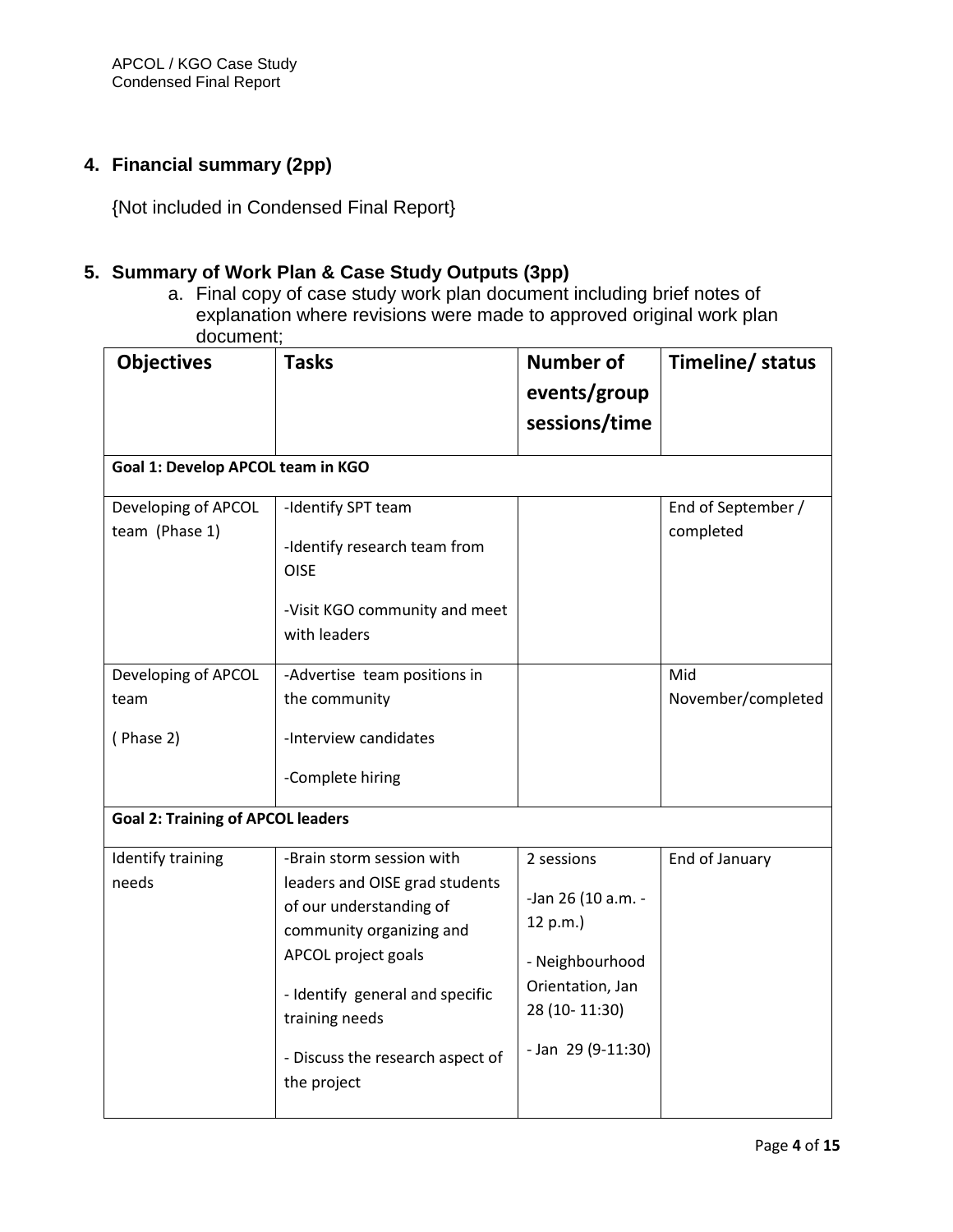| Training workshops                                                                             | - Training of leaders using                                                             | - 3 in-house                                 | February      |  |  |  |
|------------------------------------------------------------------------------------------------|-----------------------------------------------------------------------------------------|----------------------------------------------|---------------|--|--|--|
|                                                                                                | popular education methods                                                               | training sessions                            |               |  |  |  |
|                                                                                                | including meeting with other<br>campaign groups such as SAPC<br>and attending community | (February 19:30-<br>3:30)                    |               |  |  |  |
|                                                                                                | events                                                                                  | Tuesday, Feb 2                               |               |  |  |  |
| (one specifically on<br>research techniques)                                                   | - Send leaders to SAPC meeting                                                          | from 9-12, $Feb$ 8<br>at 9-3:30))            |               |  |  |  |
|                                                                                                | - send leaders to NAP meeting                                                           | and participate                              |               |  |  |  |
|                                                                                                |                                                                                         | in 2 external                                |               |  |  |  |
|                                                                                                |                                                                                         | meeting (Feb 3rd,<br>10-12, north york hall, |               |  |  |  |
| Participation in public                                                                        | - Leaders to attend SAPC                                                                | 2 meetings and a                             | February      |  |  |  |
| events                                                                                         | meeting on December 4                                                                   | public event                                 |               |  |  |  |
|                                                                                                |                                                                                         |                                              |               |  |  |  |
|                                                                                                | - Leaders to attend NAP                                                                 | <b>TBA</b>                                   |               |  |  |  |
|                                                                                                | meeting in January                                                                      |                                              |               |  |  |  |
|                                                                                                | -Leaders to attend a community                                                          |                                              |               |  |  |  |
|                                                                                                | speak event                                                                             |                                              |               |  |  |  |
| Goal 3: Understanding local issues and infra-structure                                         |                                                                                         |                                              |               |  |  |  |
| Learn about the                                                                                | - Leaders to attend community                                                           | Reflection                                   | February 2010 |  |  |  |
| community, its                                                                                 | (KGO) orientation session                                                               | session, February                            |               |  |  |  |
| leaders and partners                                                                           |                                                                                         | 10 from 9-1 p.m.                             |               |  |  |  |
|                                                                                                | - meet local politicians and                                                            |                                              |               |  |  |  |
|                                                                                                | other partners                                                                          |                                              |               |  |  |  |
| Identify local housing                                                                         | Planning exercise for APCOL                                                             | Friday, Feb 12                               | February 2010 |  |  |  |
| issues and                                                                                     | team                                                                                    | from 9-12                                    |               |  |  |  |
| stakeholders                                                                                   |                                                                                         |                                              |               |  |  |  |
| Poverty and housing                                                                            | Grad students to share their                                                            | Feb 15 from 9-                               | February 2010 |  |  |  |
| e-scan                                                                                         | findings with leaders                                                                   | 3:30                                         |               |  |  |  |
| <b>Understand housing</b>                                                                      | Organize an event with                                                                  | 1 special meeting                            | February2010  |  |  |  |
| and poverty issues                                                                             | residents to discuss local                                                              | with RR and TCHC                             |               |  |  |  |
| from a community                                                                               | initiatives on poverty reduction                                                        | leaders                                      |               |  |  |  |
| perspective                                                                                    | and housing                                                                             |                                              |               |  |  |  |
|                                                                                                |                                                                                         |                                              |               |  |  |  |
| Goal 4: Hands on community organizing (* to develop a local housing strategy through community |                                                                                         |                                              |               |  |  |  |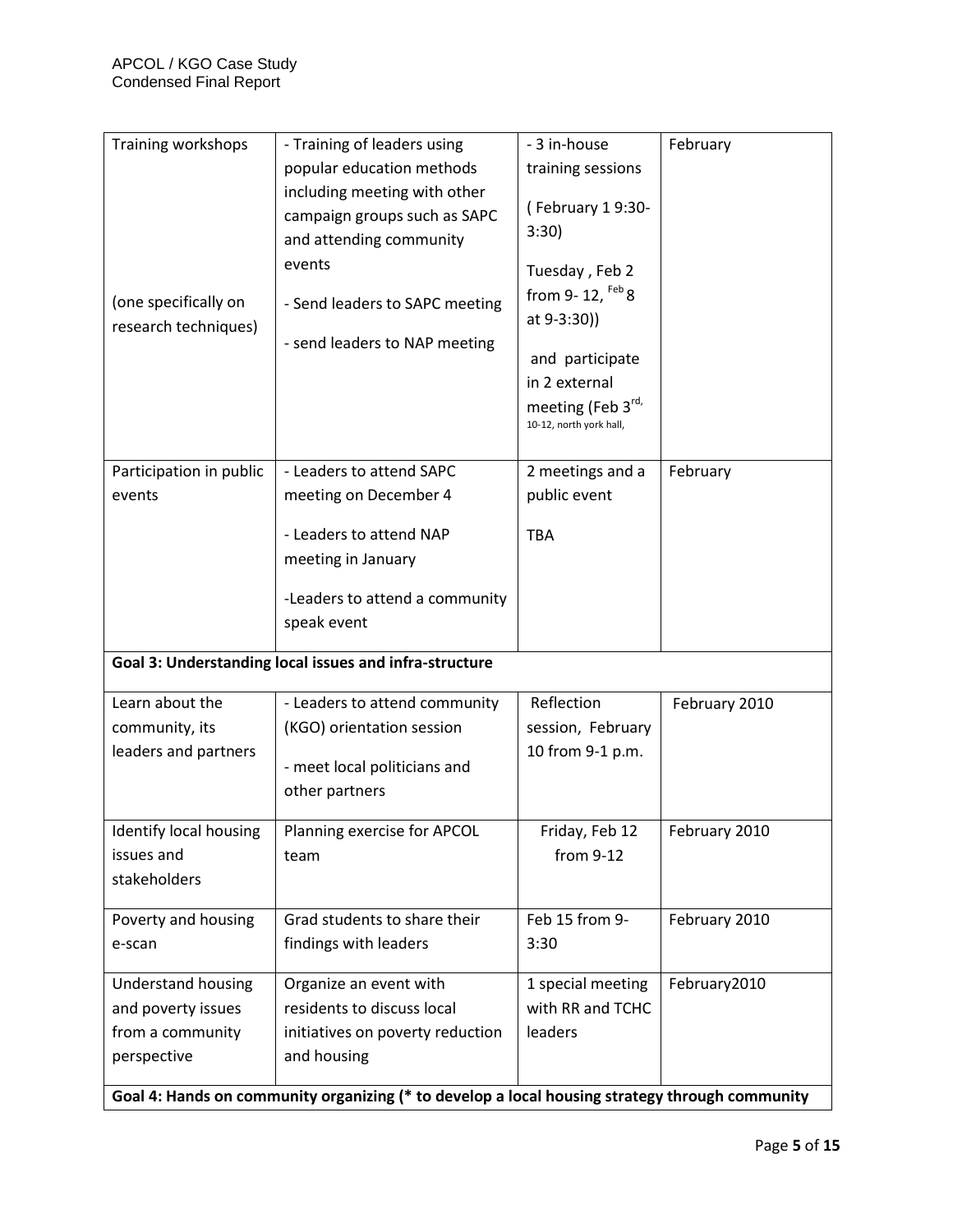| input and participation)                                                   |                                                                                                                                                          |                                                                                  |                           |  |  |
|----------------------------------------------------------------------------|----------------------------------------------------------------------------------------------------------------------------------------------------------|----------------------------------------------------------------------------------|---------------------------|--|--|
| Plan community<br>organizing around a<br>local housing strategy            | Develop an organizing plan,<br>tools, identify other leaders,<br>and plan a community event<br>involving all stakeholders                                | <b>APCOL team</b><br>meeting (with<br>animators on<br>February 15 at 9-<br>3:30) | February - April 2010     |  |  |
| Training of animators<br>(may be 4 more from<br>the community)             | New leaders (animators) to<br>participate in the bi-weekly<br>meetings and be trained by our<br>organizers with the support of<br>rest of the APCOL team | <b>APCOL planning</b><br>session with<br>animators on Feb<br>16 from 9-3:30      |                           |  |  |
| Plan a community<br>event involving others<br>on local housing<br>strategy | Door knocking, outreach, media<br>training, promotion of the<br>event, phone calls and follow up                                                         | <b>TBA</b>                                                                       | May, 2010                 |  |  |
| Develop a LHS<br>community event                                           | Gather data and complete the<br><b>LHS</b>                                                                                                               | <b>TBA</b>                                                                       | June, 2010                |  |  |
| Identify next steps<br>with the LHS                                        | Plan the sustainability for the<br>plan                                                                                                                  | <b>TBA</b>                                                                       | June, 2010                |  |  |
| Goal 5: To reflect upon identify, and share learning                       |                                                                                                                                                          |                                                                                  |                           |  |  |
| Research and analysis                                                      | Interview leaders and other<br>partners about the lessons in<br>community organizing                                                                     |                                                                                  | January- July             |  |  |
| Prepare project<br>report and lessons                                      | Share the lessons with others as<br>appropriate                                                                                                          |                                                                                  | August-September,<br>2010 |  |  |

b. Training, skills development: community organization and community members (list names of all people involved and the capacity in which they participated)

During the case study, animators and organizers participated in multiple trainings to assist in their antipoverty activities. Trainings and workshops led by Israt Ahmed were focused primarily on leadership development, political process and campaign strategy. In addition to these sessions, we conducted a Power Analysis workshop, led by Sharon Simpson.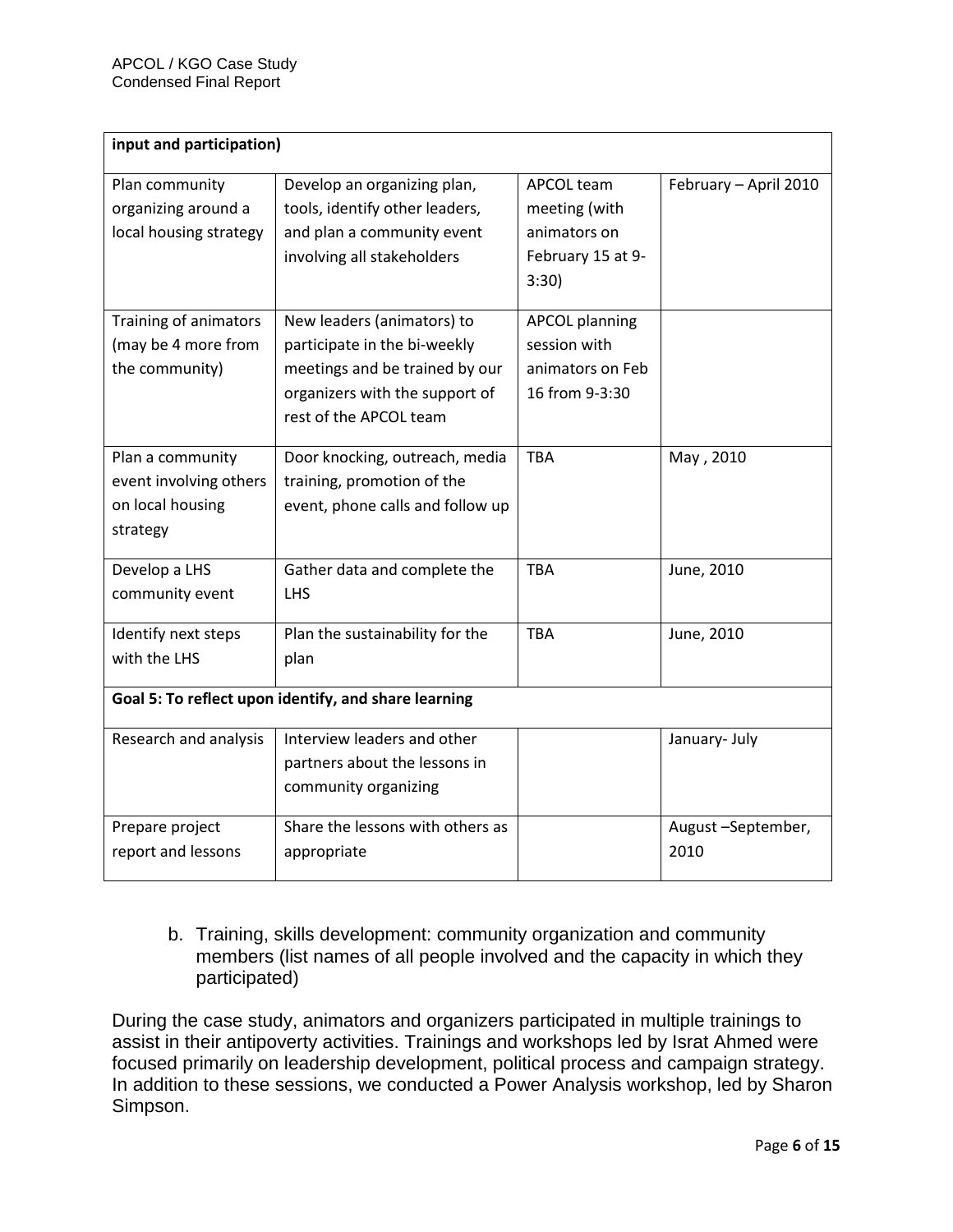At the beginning of the case study, participants had varied knowledge on the topics we were addressing. Through carefully facilitated meetings that addressed issues specific to the community, we encouraged participants to not only learn from facilitators, but more importantly, from each other. Since the central aim of the case study was to conduct one-on-one interviews, we began with trainings focused on interviewing techniques (for research as well as organizing efforts), followed by facilitation methods for focus group discussions. In the following months, everyone had the opportunity to conduct outreach and facilitate focus groups. Another key component of the campaign was the political aspect, where participants engaged in meetings with local MPP"s. To prepare for such meetings, we provided two trainings that discussed the various roles of government, strategies for influencing policy-making and coalition-building techniques. Workplans for each animator and organizer were developed and followed-up by Israt Ahmed. In addition to the group activities, participants were encouraged to attend various committees on housing and antipoverty initiatives in order to broaden their understanding of the issues and report back to the group team on the activities taking place in Scarborough and the GTA.

#### **29 Jan 2010**

Interview Techniques Training at 4205 Lawrence Ave East, TCHC Building where Gail Murray lives

Discussed the definition of leadership and overall discussion of the APCOL project. Interviewed animators and organizers during this training.

## **12 Feb 2010**

#### Training at Gail"s Building

Discussed overall goals, targets and strategy of the campaign for a local affordable housing strategy. Israt led discussion to emphasise importance of storytelling and testimonies in order to push politicians towards policies that benefit our communities. Emphasis on the political process, how to get your voice heard.

#### **19 Feb 2010**

Planning Session for Campaign

Tashnim and Gail attended several community meetings on antipoverty issues, mostly around housing. Discussion from school issues, HNO, rooming houses, SHRA, TTC, Childcare.

#### **16 Mar 2010**

Training/Discussion on Organizing Challenges Israt began training on policies and governmental divisions that impact communities. Tax breakdown, OW, ODSP, EI, ...

Training on Governmental Responsibilities and Power By learning the intricacies of politics, the participants gained more comfort in tackling the various issues facing their communities. Meetings with politicians were a key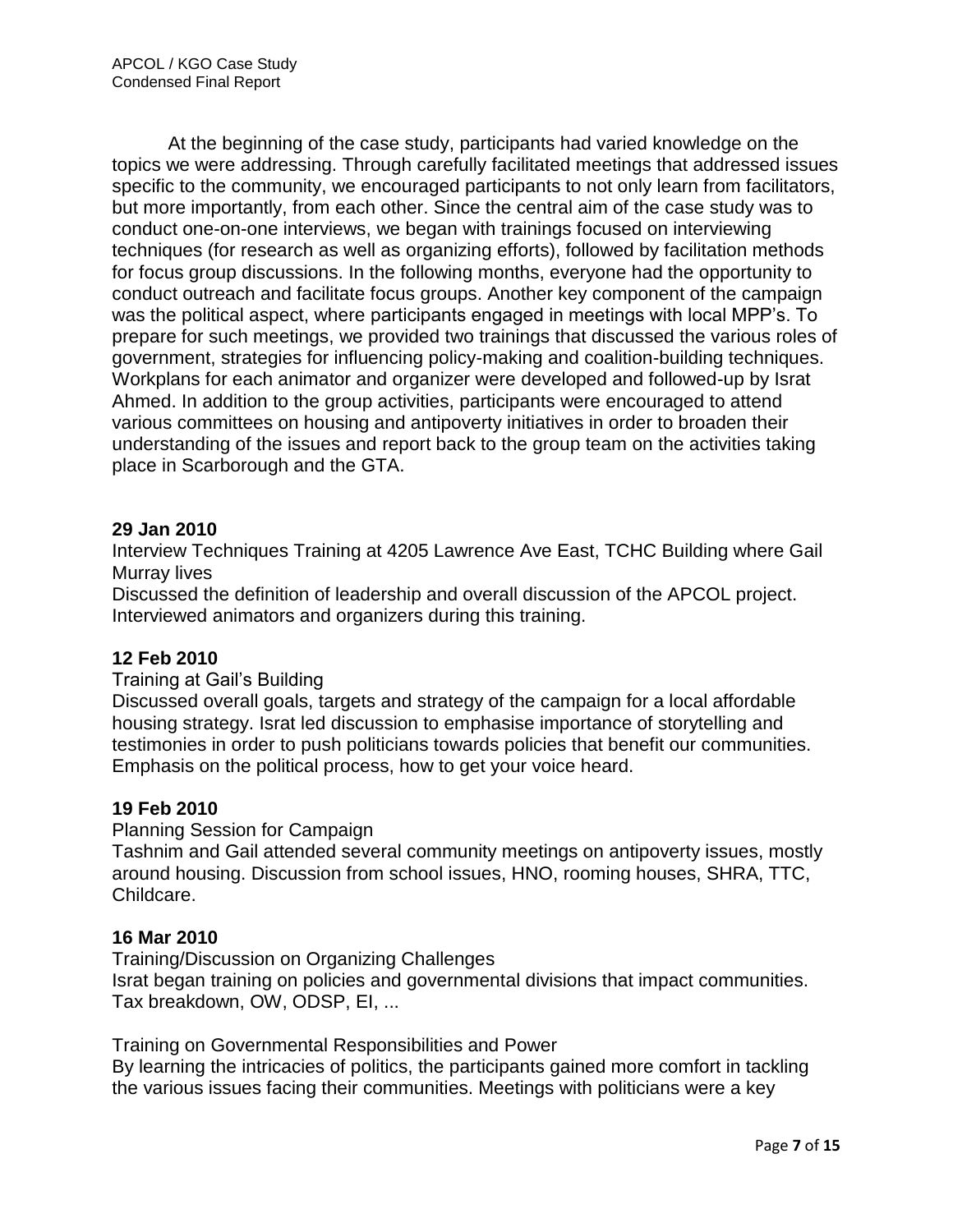repertoire for this campaign, and for residents to be effective, they must understand the background of the issues they raise (i.e. who has the power and who"s gonna listen).

## **23 Mar 2010**

Power Analysis Training with Sharon Simpson

- c. Events (including dates, location, number of attendees)
- 1. 30 Sept 2009, Housing Consultation & Tour, Scarborough Village Recreation Centre, ~100 participants
- 2. 26 Jan 2010, APCOL Orientation Meeting, Residents Rising Office, 12 participants
- 3. 29 Jan 2010, Interview Techniques Training at 4205 Lawrence Ave East, TCHC Building where Gail Murray lives, 9 participants
- 4. 10 Mar 2010, OISE Panel Presentation with Tashnim Khan, Israt Ahmed, Peter Sawchuk and Joseph Sawan; ~ 30 graduate students
- 5. 16 Mar 2010, Training on Governmental Responsibilities & Power led by Israt, 4205 Lawrence Ave E., 8 participants
- 6. 23 Mar 2010, Power Analysis Training with Sharon Simpson, 4205 Lawrence Ave E., 10 participants
- 7. 3 April 2010, SESE Conference Presentation on Case Study, panel with Gail Murray, Tashnim Khan, Israt Ahmed, Rakhat Zholdoshalieva and Joseph Sawan, at OISE, ~15 participants
- 8. 7 July 2010, Community Forum on Housing, 4175 Lawrence Ave E., 50 participants; Panel discussion with Anne Fitzpatrick, Housing Action Network (HAN); Yutaka Dirks, Housing Network of Ontario (HNO); Michael Kerr, Colour of Poverty.
- 9. 5 Oct 2010, Presented on "Empowerment through Action: How housing activism impacts immigrants in Ontario" with Joseph Sawan and Israt Ahmed, at 15<sup>th</sup> International Metropolis Conference in The Hague. 15 people attended from around the world.
	- d. Written outputs (titles, authors, length, date)

1. Sawan, Joseph E., "It"s where we live: Housing and anti-poverty organizing in Scarborough," *Learning Changes*, Vol. 1 No. 2, Spring 2010; (*2229 words*)

2. Sawan, Joseph E., "Not another survey! Conducting the APCOL questionnaire in KGO," *Learning Changes*, Vol. 2 No. 1, Autumn 2010; (*1270 words*)

e. Summary of changes in community and/or community partner capacity for anti-poverty activism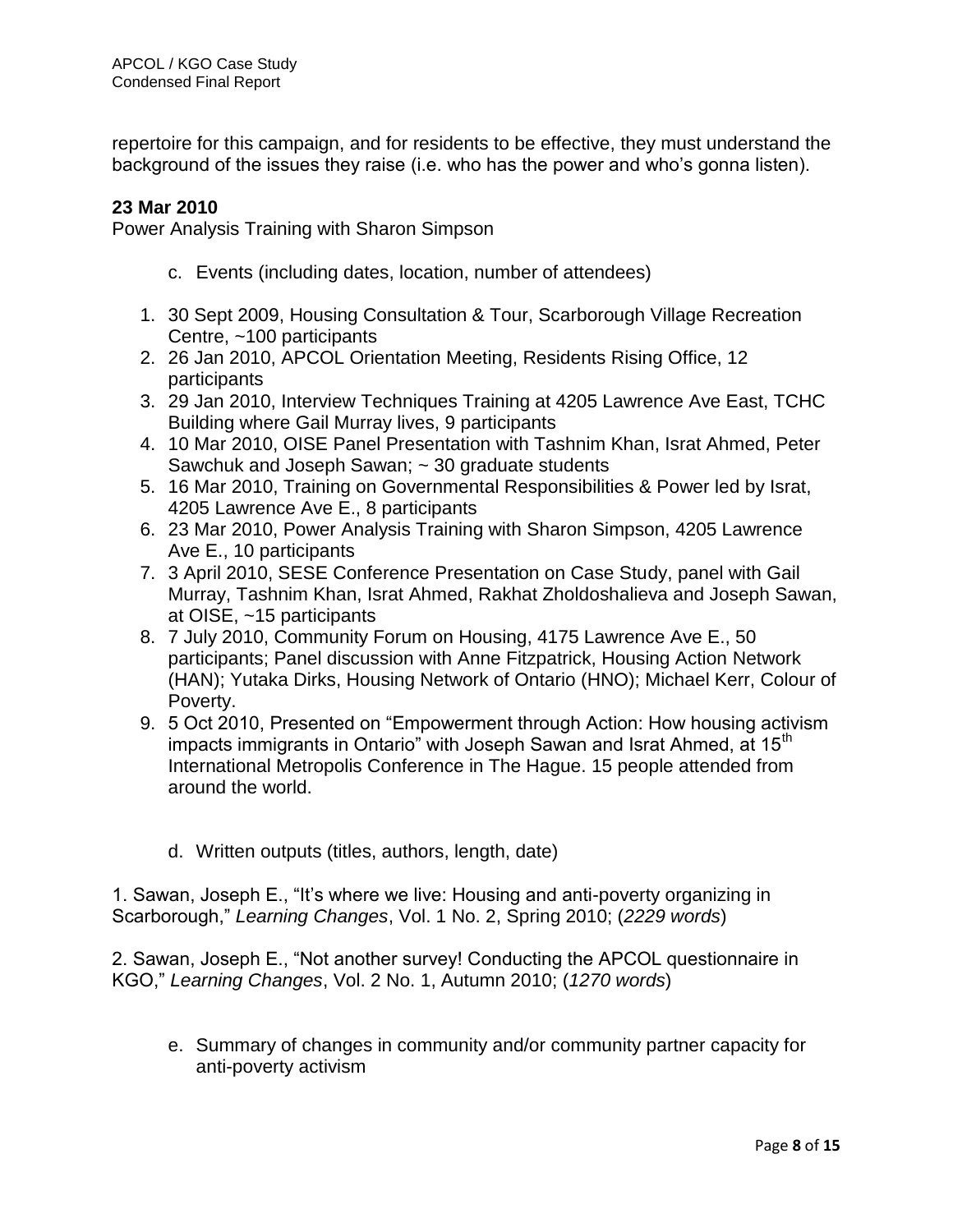There have been several changes that can be attributed to the community-university partnership. First, by providing spaces for activists to reflect and learn from each other, community organizations have been able to further justify the importance of these activities in their antipoverty activity. Rather than addressing learning as a footnote to community organizing, there is a renewed commitment to engaging residents using popular education techniques that not only inform, but *empower* participants to take action for social change. Second, the terminology introduced by the project has allowed participants to broaden their scope of community organizing in order to engage with other communities and organizations that may have previously seemed unrelated to community activity in KGO. By learning more about the political process and community organizing techniques, local organizations and participants can more effectively build coalitions across various issues of poverty in the GTA.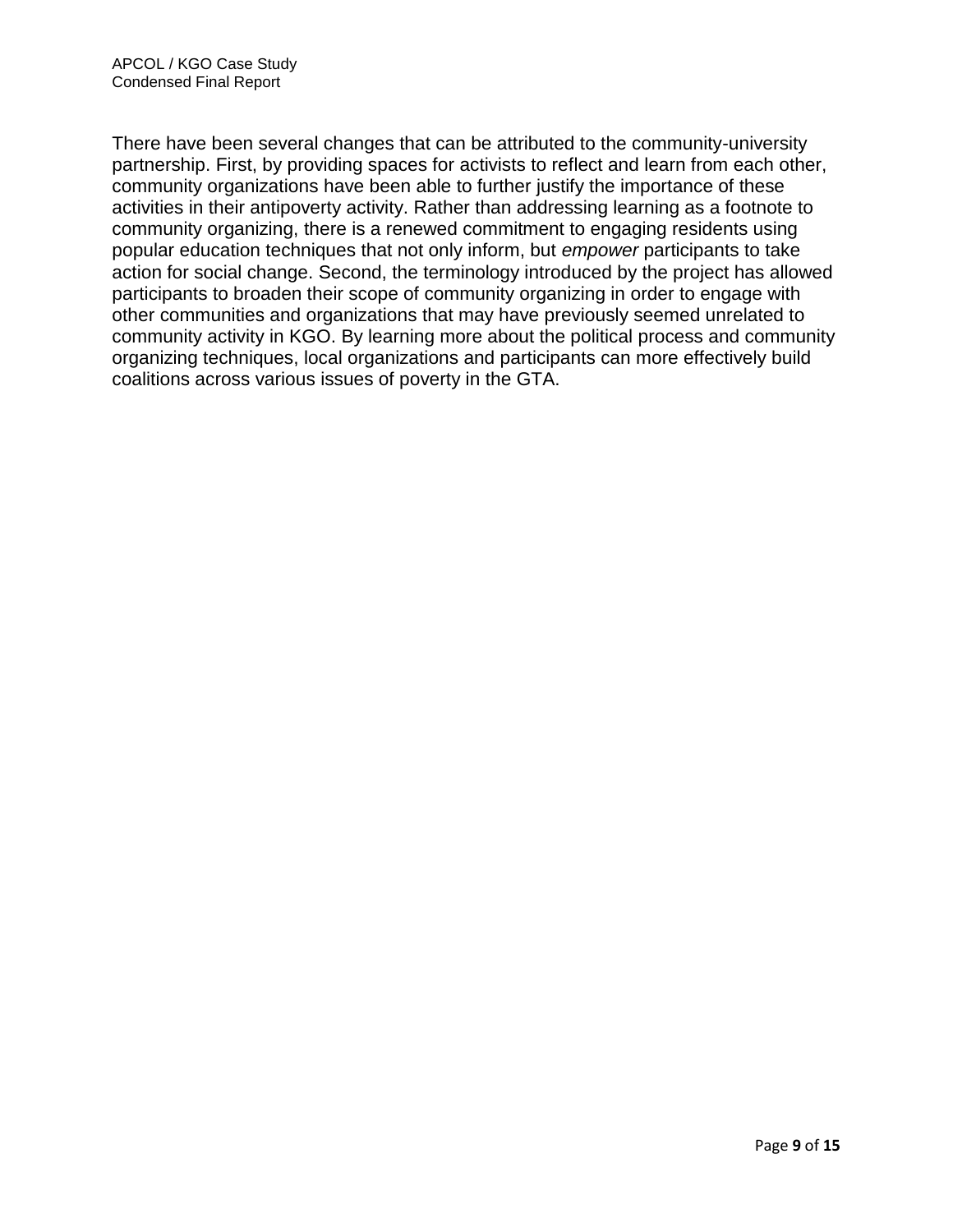## **6. Research Findings (8pp)**

a. Summary of academic and policy research literature relevant to the concerns of the case study;

Existing studies on the issues facing the KGO neighbourhood demonstrate that housing and safe shelter is a continuing concern for this community (United Way of Toronto, 2004; Social Planning Toronto,2006). With the highest density of Toronto Community Housing (TCH) units, KGO is a unique context for community development initiatives and organizing opportunities for residents. Often times there is a strong distinction between *community organizing* and *community development*, and Stoecker (2003) demonstrates the challenges and possibilities in establishing an *organizingdevelopment dialectic*. He argues that while both community organizing and community development activities are complementary, there are potential contradictions in their goals, worldview, strategy and resources. In the case of KGO, the organizational makeup of the participants involved with the case study demonstrates how individuals and organizations are engaged in a similar struggle to balance organizing and development models. In light of the specific campaign to develop a local affordable housing strategy, the case study participants adopted a strategy that took aspects of both models and it is clear that among the sixteen interviewees, they included a wide spectrum of participation and social movement repertoires. However, they all shared components of what can be defined as a social movement, including;

1) campaigns of collective claims on target authorities; 2) an array of claimmaking performances including special-purpose associations, public meetings, media statements, and demonstrations; 3) public representations of the cause"s worthiness, unity, numbers, and commitment. (Tilly, 2004, p. 7)

While defining social movements is not as simple as fitting Tilly"s three conditions, it does provide us with an initial framework to understand how seemingly different community activities can be viewed under a broad and complex umbrella of anti-poverty movements. As anti-poverty organizing continues to expand across North American cities, there is growing literature that details specific campaign efforts, while a lack of studies that provide systematic analyses of process and outcomes of organizing activities. From this literature, we may be able to glean valuable lessons and potential frameworks for considering how community and neighbourhood organizing activities develop.

In order to better understand how collective action takes place in different contexts, the APCOL proposal cites five key themes that have varying levels of explanatory power in understanding community organizing activities; social networks (e.g. Bourdieu, 1985, 1999; Portes, 1998), social differences, local labour market conditions (e.g. Shiva, 1989; Vaillancourt and Jette, 1997; Shragge and Fontan, 2000; Cranford, Vosko and Zukewich, 2003; Jackson, 2004; Martin, 2006), grievance construction process (Conway and Hachen, 2005; Osterman, 2006) and material, communication and cultural resources (e.g. Jenkins, 1983; Buechler, 1993; McAdams, McCarthy and Zald, 1996). In understanding the dimensions of community involvement in the KGO neighbourhood, we can observe how participants engage in relation to the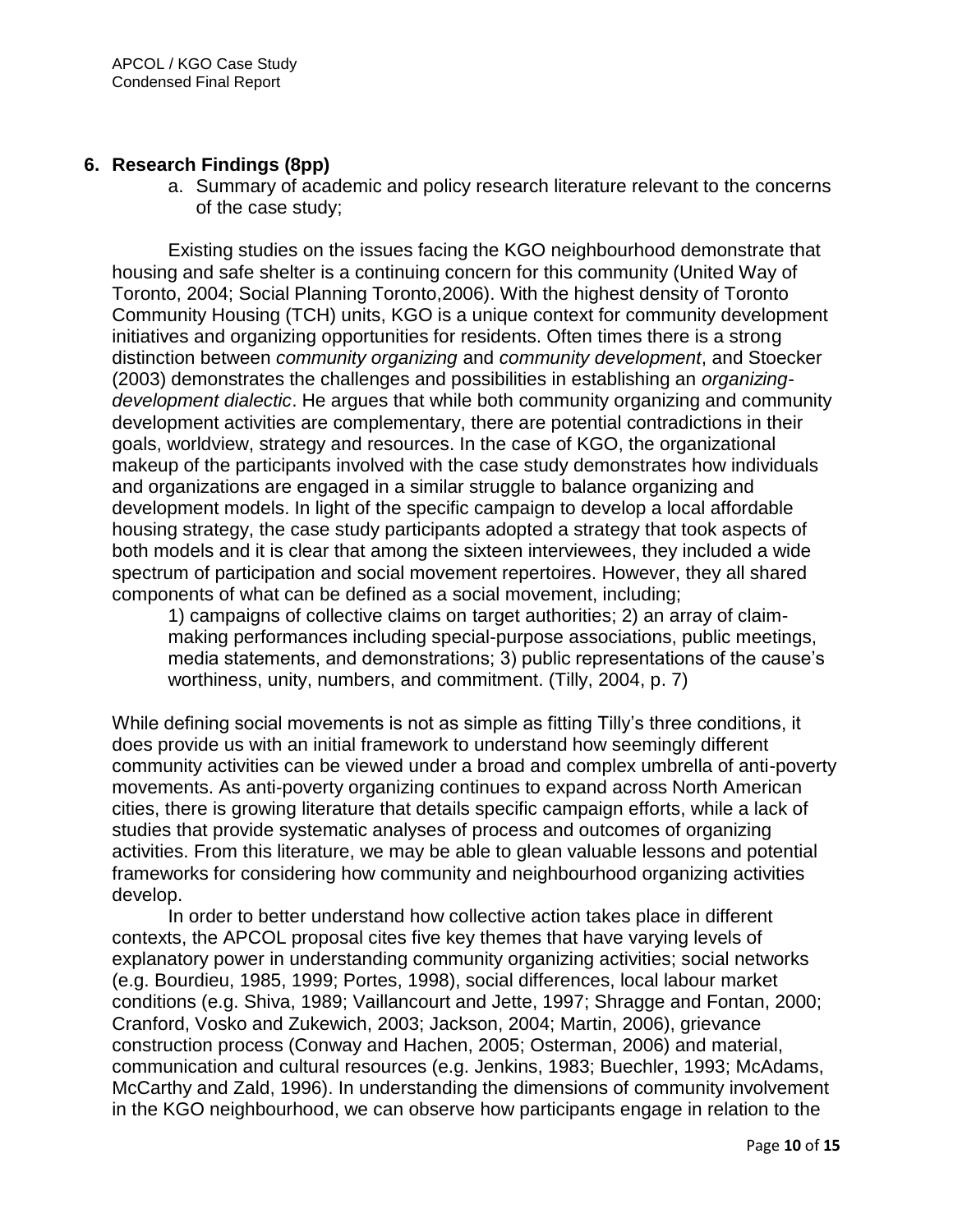above themes. Furthermore, it is necessary to begin to ask questions around how participants *learn* due to community activity. Whether it is an active process where one learns for organizing goals, or a process where activities contribute to a richer understanding of her community, the broad understanding of *learning* can be approached from both cognitive and social dimensions.

Did residents engage in workshops based on models of popular education? Did their families discuss politics at home? Did they seek learning opportunities through self-directed methods? Such questions demonstrate how learning is at the foundation of community involvement, and helps understand how participants engage in activity. In order to facilitate a preliminary analysis of the housing case study, we will focus on three aspects of participant engagement and learning.

In the following analysis, these aspects help guide the potential for understanding and engaging in anti-poverty activities. These themes emerge in the various quotes and discussions highlighted and provide us with a means to explore in further detail. First, there is evidence of links between the formation of networks, resources/artefacts and organizer/activist activation. By considering material and symbolic resources within the community, we can understand how they mediated the engagement of KGO residents. In this segment, we consider how community activity is affected by and affects the production of various artefacts and resources. Second, we may consider the grievance construction process as the means by which people became able to "re-frame" key questions (e.g. what *is* poverty and what *counts* as anti-poverty activities?). This learning process demonstrates how biographical and social contexts influence grievance construction and how opportunities for activist engagement hinge upon these learning opportunities (whether facilitated or incidental). Finally, questions of *legitimacy* emerge throughout the study, and consistently pose critical opportunities to engage in learning around power relations, community building and collective action. Within these areas, we explore some of the contradictions of who is included/excluded and the opportunities that emerge to envision alternatives to current housing policies that address access and affordability. How can local community activities impact provincial measures on anti-poverty issues? Can alternative community-based decision-making bodies prove effective for the development of local affordable housing strategies? How does an "organizing/development" dialectic impact grassroots efforts for social change? These are a few of questions that will be explored as we discuss the case study interviews and focus groups around housing in the KGO neighbourhood.

## b. Summary of initial data analysis;

Among the case study participants, it is clear that anti-poverty organizing manifests in a diverse array of activities that overlap and sometimes diverge throughout time. It is important to begin with a few notes regarding definitions and methodological decisions at this point. From the sixteen interviews and two focus groups, there were 6 professional paid staff, 4 community activists/volunteers and 6 APCOL animators/organizers. All of the APCOL animators and organizers were formerly unpaid volunteers in the KGO community with varying forms of community involvement. As the study progressed, the APCOL team took on various roles and responsibilities, including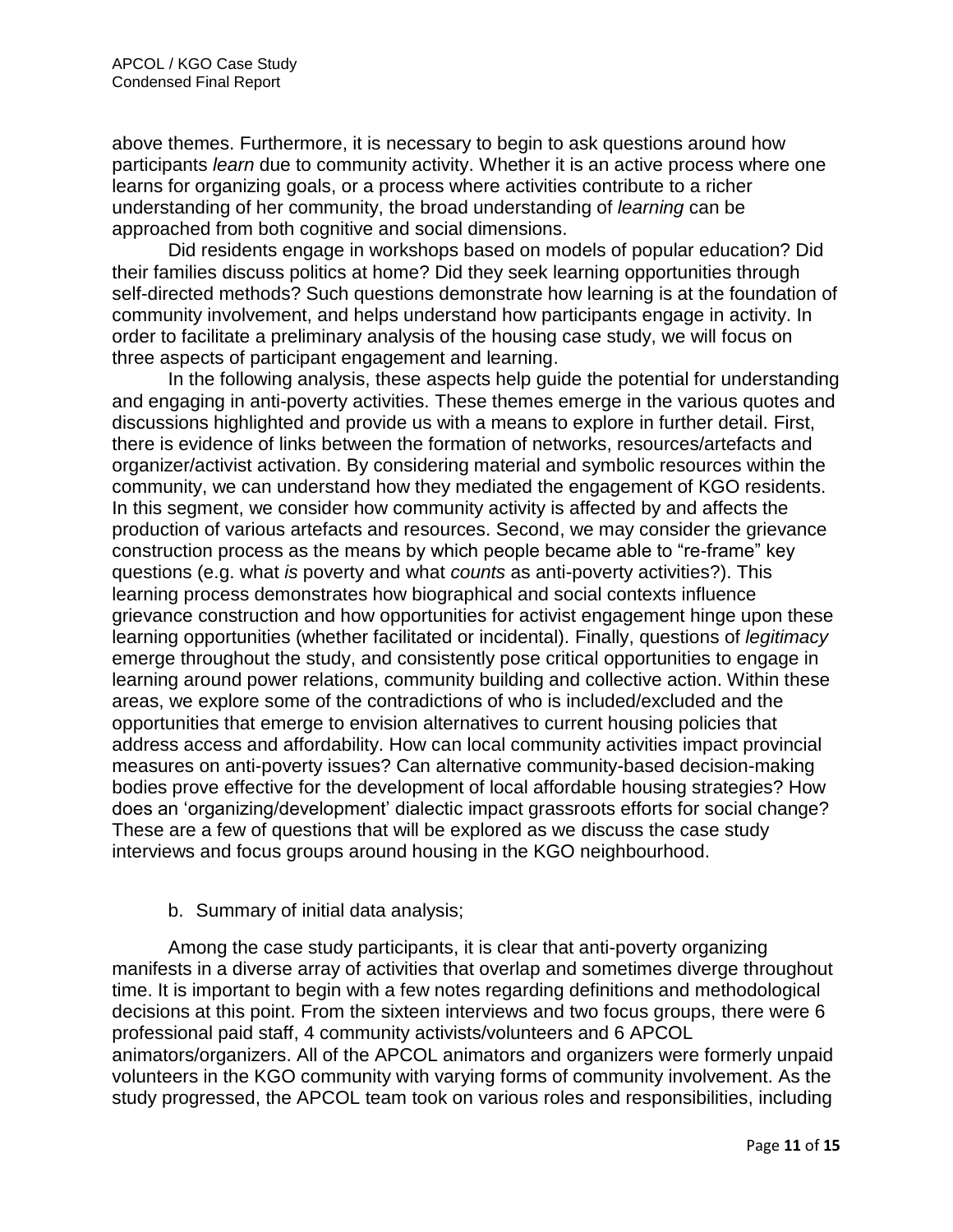involvement with the APCOL Survey. As we proceed with the analysis, we use aliases and interview ID numbers to maintain the anonymity of case study participants.

#### Considering an Activist Typology

There are caveats in attempting to develop an *activist typology* and we must remember that in community organizing, participation is dynamic and roles are fluid depending on various factors. However, understanding how residents and professional staff are activated in particular roles and responsibilities is key to illustrating power relations and dynamics between the various actors in a particular campaign. Furthermore, it is crucial to emphasize how actors move between these types of activity, where one's work often falls into different categories depending on the particular context. In this case study, there are three clear activist types that emerged:

1) Professional organizer – In social movement literature, this would most closely align with the *social movement entrepreneur*. This includes all organizational staff that engage with residents to either provide direction to resources or facilitate activities that hope to reduce the effects of poverty. Some examples include staff from the East Scarborough Storefront and Action for Neighbourhood Change (ANC) who provide dayto-day drop-in services as well as facilitate opportunities for residents to come together in contentious activities (e.g. Rallies for improving public transit). Often they do not live in the community where they work and lead different work/community lives. While engagement varies greatly, they mostly liaise between residents, public officials, foundations and other institutions.

2) Community activist – This is a broad type of activity that includes paid and unpaid work, and is driven by experiences of injustice and a sense of the "big picture". Often times, we consider these participants as leaders who can articulate social conditions in a manner that encourages further participation and drives policymakers to respond to community mobilization. Most of the APCOL community researchers entered the project with some level of experience in this type of activity or were activated into this form of activity during the case study.

3) Community volunteer – Throughout the KGO neighbourhood there are residents who engage in daily community work to improve the conditions of everyday life. As one participant explained; "I can help get the job done…I just see a need, and I can try…I can say hey this is happening here, how can we fix it?" (KGO07). This is the community activity that can be observed on multiple levels, most clearly in everyday social relations that present themselves outside of relations mediated by the exchange of money.

How do these three types of activity relate to one another and to what extent do they support each other to encourage lasting social change? This is one of the questions emerging from the narratives of case study participants and will continue to emerge when looking at how different neighbourhoods, campaigns and activists engage in social movement activity.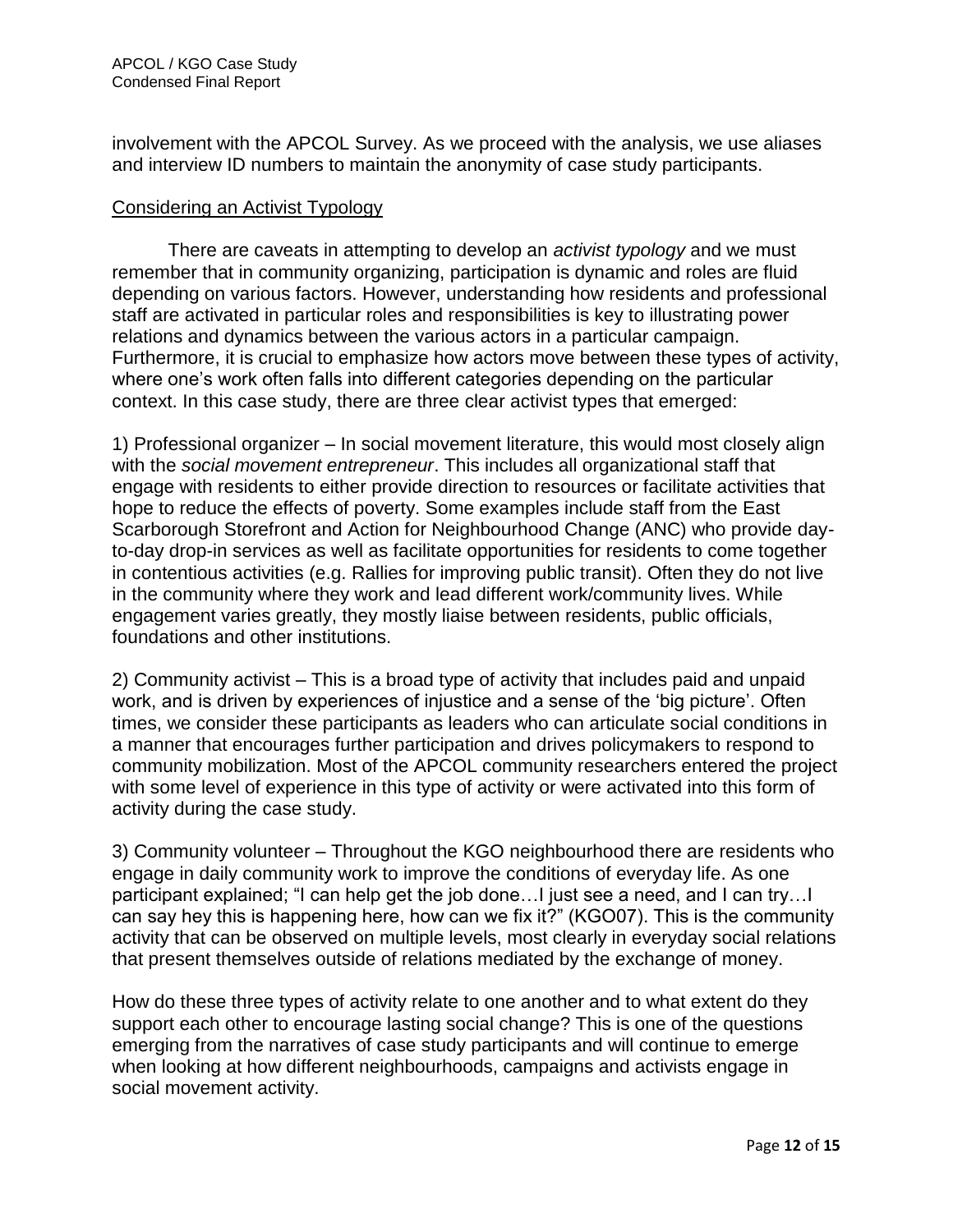## *Grievance construction* and re-defining "poverty"

Throughout the interviews, the theme of *grievance construction* is evident in different ways, and we find that activities that bring people together go beyond building a sense of community; they provide opportunities to understand the diverse barriers to community prosperity and develop strategies for overcoming the conditions of poverty. At the centre of this is the recurring discussion of *what is poverty?* For policy-makers it is often a numbers game, but as we saw in KGO, some activists took their understanding beyond monetary terms.

*Interviewer: Every time we think about poverty we seem to think about it in terms of money. Now if we inject this community with ten million dollars would poverty be done?...* 

*Omar: With ten million dollars where would poverty be? I feel like if you do that it might create construction jobs: Lots of big buildings and things. But then this neighbourhood would be just some other downtown then. So, I think: What do we really want? We want to live in peace. In the right place where, I dunno... Some nature, some people, and some simple things.*

*Alice: Yeah simple things! That's what I want. [For instance] I like our market. Our Festival Market. It's green. You see the kids playing. You watch the seniors just sit and gather. That's what it is for me when I think of anti-poverty... Like me for instance, I do volunteer work around the neighbourhood. And I can't seem to say no. I like doing it... But I'm living on a month on what I used to make in a week. And I've been successful at it for six years, seven years. It's wearing me down... But then again I can't see me getting too burnt out with this because I love it. I feed off it... For me, it's when my friend went through a tough thing this week. I say, "Call me. If you need to talk, just call me". And that's where [antipoverty] starts... I think a problem shared is a problem cut in half. It doesn't solve the problem, but at least you can get to where the action is! (KGO20)*

The above discussion occurred early in the case study between a university researcher and two participants from the APCOL team. We can immediately observe how learning takes place through informal discussions around *what is poverty* and strategies for combating it. Understanding poverty outside of strictly monetary terms allows participants to envision an alternative to the existing structures that influence their activities. Central to this change is the emergence of certain resources (or artefacts) that allow residents to engage with their community differently. For Alice, she identifies the "simple things" as central to her fulfilment, and defines them as relations between neighbours, volunteer work and learning how to fulfil her community"s basic needs through collective activity; "I think a problem shared is a problem cut in half. It doesn"t solve the problem, but at least you can get to where the action is!" This further demonstrates how sometimes *activity itself* can activate solutions to the conditions of poverty, even when it is not immediate.

But what happens if one cannot imagine *change*? The learning process that allows one to imagine an alternative to existing social conditions is evident throughout the case study. For one KGO resident, experiencing change was central to this process;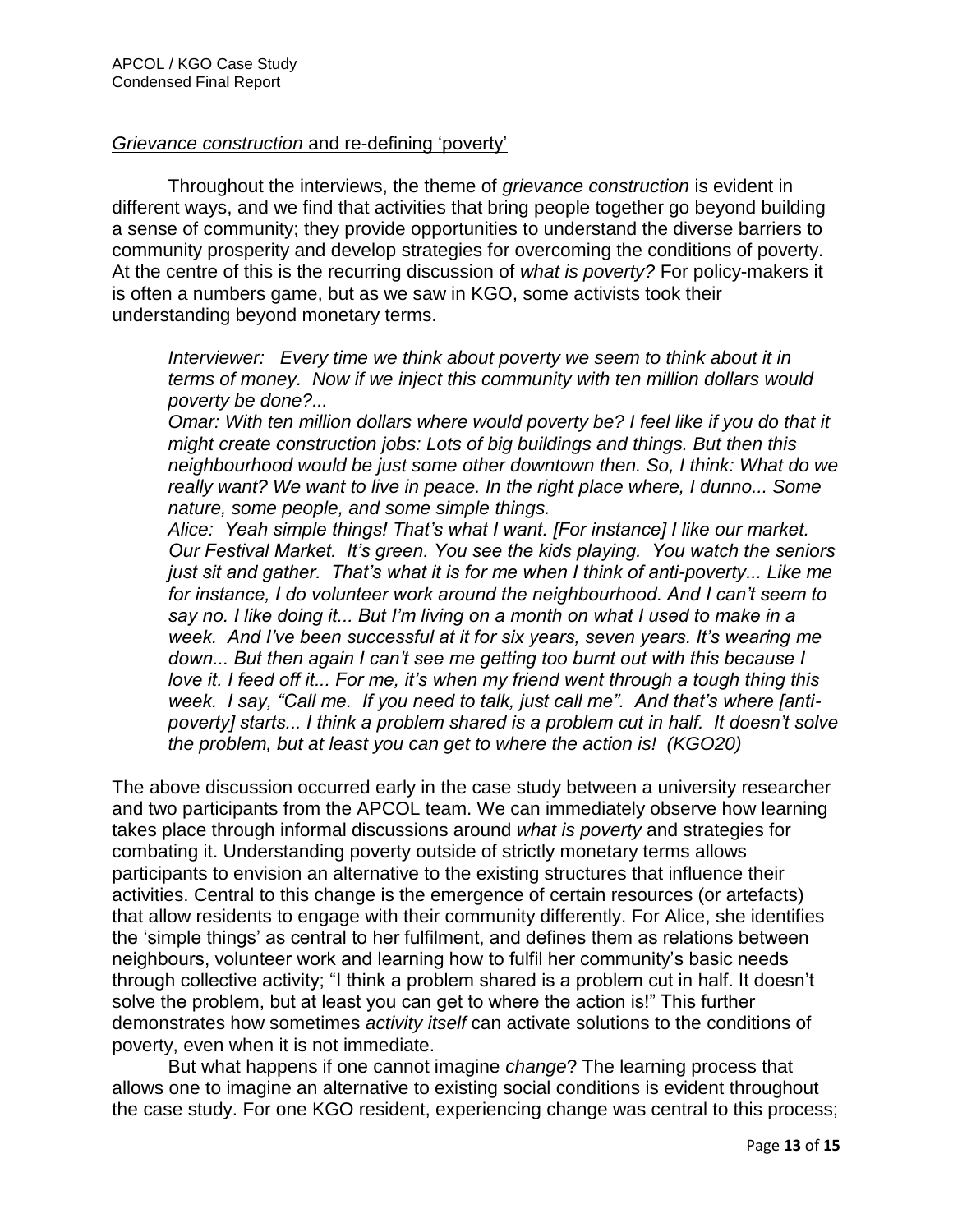*You know, we started off feeling like – "Can we change anything?" Especially when you are in Toronto Community housing... Well, we had a march in this community when the Storefront lost funding... This was 2005-2006 and so we had the march on the hottest day in June and Oh my Gosh we had hundreds of people. Now that was very empowering to residents!... So that was another way of community feeling: Wow! We marched! The Storefront didn't disappear and we still have it. And now it's actually growing! So, in some ways, we must have done something to affect that change. So yeah, I would say that from the time I started in this community in the crime prevention aspect to now 10 years later it is a whole different ballgame for residents. They're really starting to know that they have a venue and have an ability to speak out. It's all collaboration. It's not just Residents Rising, it's not just Westhill organizing, it's not just the Storefront – its all of us together doing this and that's why I think it's been successful because it's not one core group that is doing all the work, it is expected of everybody. (KGO07)*

Clearly, KGO *"must have done something to affect that change."* But what exactly was it, and what were the kinds of visions of change that animated activists? Organizing, campaign tools, the accumulation and sharing of activist resources and a growing coherence and influence of a network of community groups is important. But, what is at the heart of anti-poverty activism as KGO activists in the trenches see it?

- c. Summary of three contributions the research has or may potentially make to the academic and/or policy research literature.
	- In depth qualitative study of anti-poverty activist individual and group learning process in action;
	- Detailed study of how housing as well as other related poverty issues shape the specific form of individual and collective organization activity;
	- Additional information on the historical account of multiple forms of antipoverty activity in the KGO community.

## **7. Lessons for Improving Learning for Anti-poverty Organizing (4pp)**

- a. Summary of key applied information for use by organizers and community residents to facilitate improvements in various forms of anti-poverty action
- Popular Education sessions/materials related to organizing strategy, effectiveness, successes and barriers as well as organizers" perspectives on them;
- Community outreach strategies;
- Feedback on processes of working in the area of anti-poverty within political sphere;